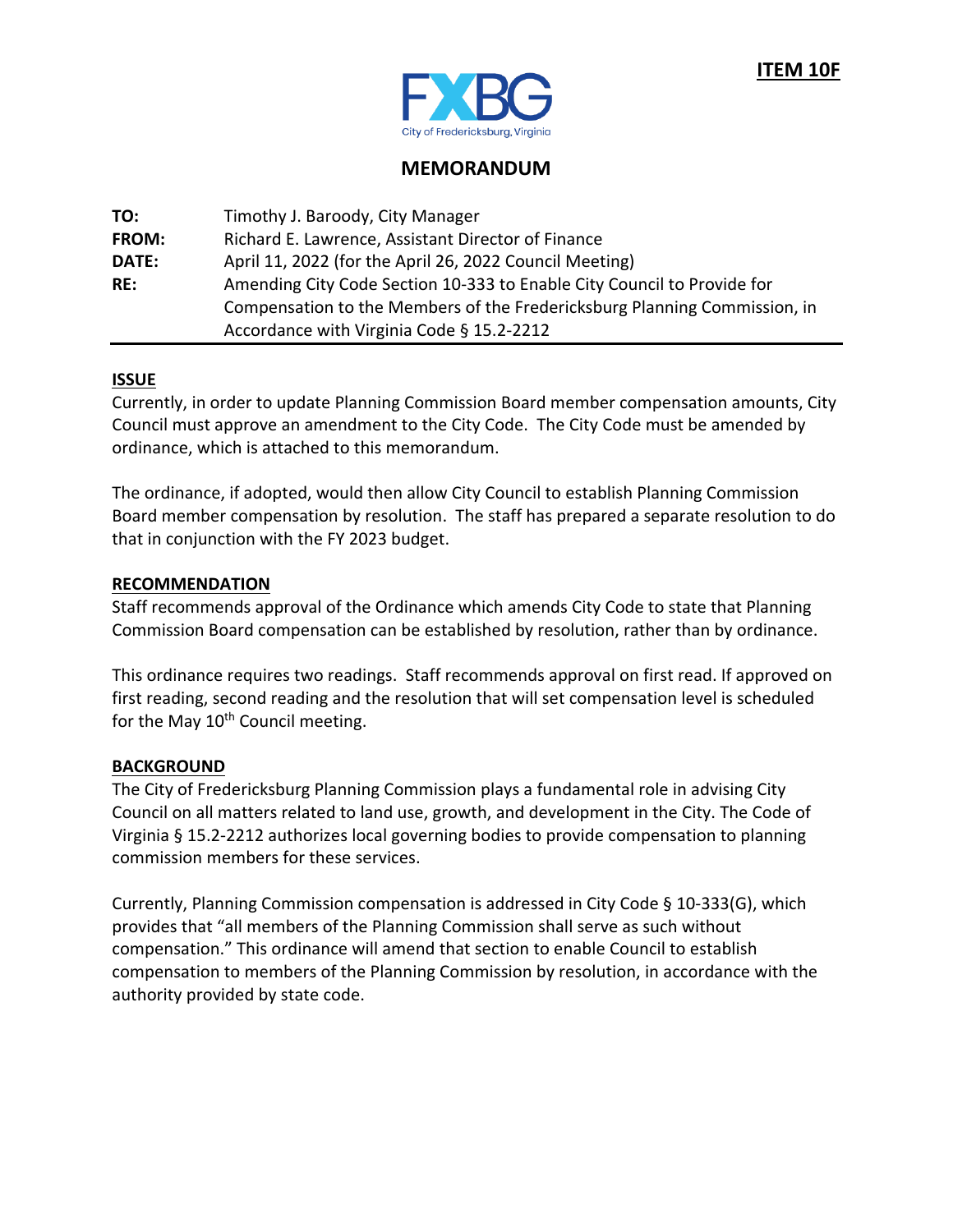## **FISCAL IMPACT**

There is no immediate fiscal impact for amending the City Code for Planning Commission Board member compensation to be established by Resolution, rather than City Code. The companion resolution would set Planning Commission compensation at \$50 per meeting attended – estimated at \$5,000 per fiscal year.

Attachment: Ordinance

cc: Charles Johnson, Director, Community Planning & Building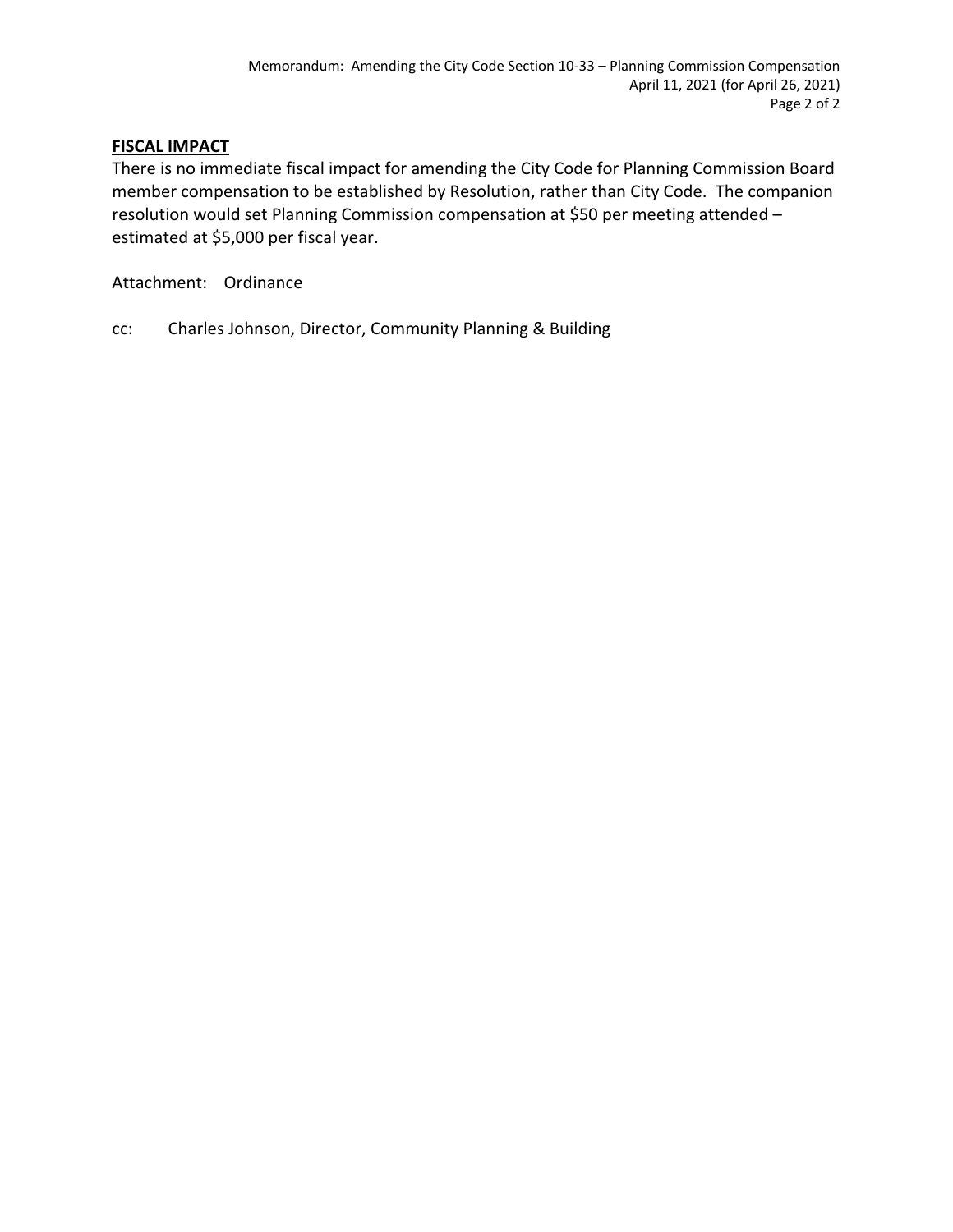| <b>MOTION:</b><br><b>SECOND:</b> | April 26, 2022<br><b>Regular Meeting</b><br><b>Ordinance No. 22-</b>                                                                                                                              |
|----------------------------------|---------------------------------------------------------------------------------------------------------------------------------------------------------------------------------------------------|
| RE:                              | Amending City Code Section 10-333 to Enable City Council to Provide for<br>Compensation to the Members of the Fredericksburg Planning Commission, in<br>Accordance with Virginia Code § 15.2-2212 |
| <b>ACTION:</b>                   | APPROVED: Ayes: 0; Nays: 0                                                                                                                                                                        |
| <b>FIRST READ:</b>               | <b>SECOND READ:</b>                                                                                                                                                                               |

 $\sqrt{10}$ 

## **Sec. I. Introduction**

The City of Fredericksburg Planning Commission plays a fundamental role in advising City Council on all matters related to land use, growth, and development in the City. The Code of Virginia § 15.2-2212 authorizes local governing bodies to provide compensation to planning commission members for these services.

Currently, Planning Commission compensation is addressed in City Code  $\S$  10-333(G), which provides that "all members of the Planning Commission shall serve as such without compensation." This ordinance will amend that section to enable Council to establish compensation to members of the Planning Commission by resolution, in accordance with the authority provided by state code.

#### **Sec. II. City Code amendment.**

**It is hereby ordained** that Chapter 10, ("Agencies, Authorities, Boards, Commissions, and Committees"), Article II, ("Citywide Bodies"), Division 15, ("Planning Commission of the City of Fredericksburg"), Section 10-333 ("Membership; officers"), Subsection G is amended by deleting the language shown in strikethrough and adding the underlined language as follows:

**G.** All members of the Planning Commission shall serve as such without compensation. Compensation for the Planning Commission may be established and amended from time to time by resolution of the City Council.

#### **Sec. III. Effective date.**

This Ordinance shall be effective immediately.